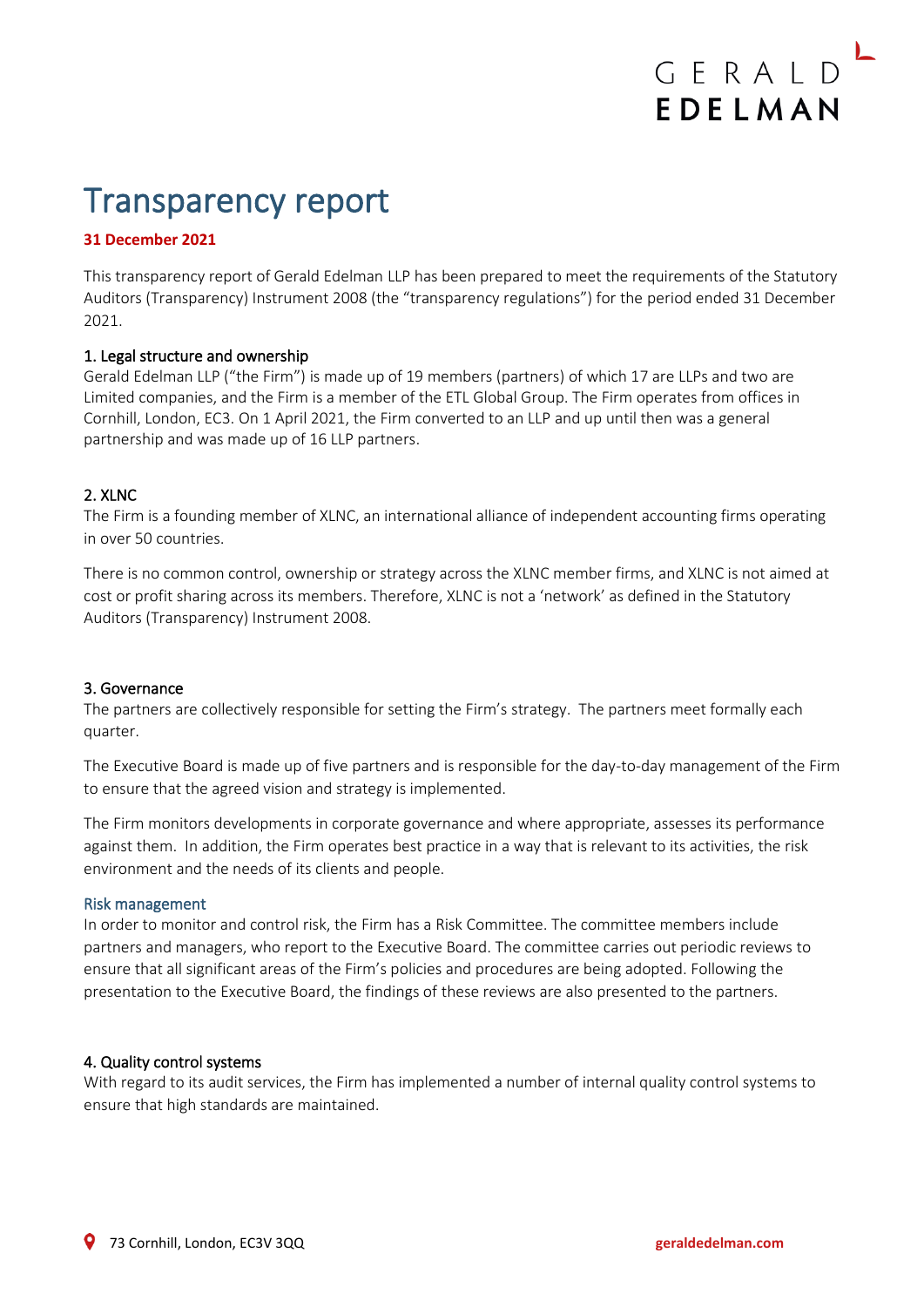#### Audit compliance

The Firm's Audit Compliance Partner ("ACP") (for the purposes of complying with Institute of Chartered Accountants in England & Wales (ICAEW) regulations) is required to ensure that the Firm complies with audit regulations. The relevant partner is also the first point of contact with the ICAEW and the Financial Reporting Council (FRC).

### Technical and Training Committee

In order to ensure that the standard of audit, accounting and other technical areas are maintained at a high level and kept up to date, the Firm also has a Technical and Training Committee ("TTC"). The TTC has seven members made up of partners and managers. The TTC monitors the level of skill and knowledge across the Firm, and where relevant arranges appropriate training. TTC meets four times a year and reports their findings to the Executive Board and the partners.

#### File reviews

All audit files are reviewed by a manager and/or the Senior Statutory Auditor (SSA)/Responsible Individual (RI) at both the planning and the completion stages.

An Engagement Quality Control Review ('EQCR') is required for certain assignments, including audits of public interest entities, as a safeguard against potential risks such as when RI's have long associations with clients and audits where such a review is required by laws or regulations.

EQCR reviews must be completed before formal approval of the audit report.

A sample of cold file reviews of the Firm's audit clients are performed on a six-monthly basis, ensuring that each RI's and manager's work is reviewed. These cold file reviews are performed by an independent external consultant. Detailed reports are provided to the ACP and follow-up and training is undertaken if necessary.

#### Statement on the effectiveness of the internal quality control system

The Firm's management, comprising the Executive Board and other selected partners, considers that the internal quality control system is functioning effectively, to enable us to maintain our internal quality standards and comply with our professional and legal requirements.

## 5. External monitoring

The Firm is subject to periodic external monitoring by the Quality Assurance Department ("QAD") of the ICAEW and the Audit Quality Review ('AQR') of the Financial Reporting Council ("FRC"). The Firm's last audit and Practice Assurance reviews by the QAD took place in October 2017 and October 2020 respectively and the last AQR review took place in March 2021.

#### 6. Independence procedures

The FRC publishes Ethical Standards which provide regulations and guidance on possible threats to integrity, objectivity and independence in the conduct of audit engagements as well as on potential safeguards which may be instituted to counteract those threats.

In relation to its responsibility as regulatory body for auditors and with the Institute of Chartered Accountants in Ireland, the ICAEW publishes rules under which auditors will be regulated; namely the Audit Regulations. The Firm's policies are consistent with these requirements and, in respect of audit services, are contained in the Firm's Audit Compliance Manual which all audit staff must follow.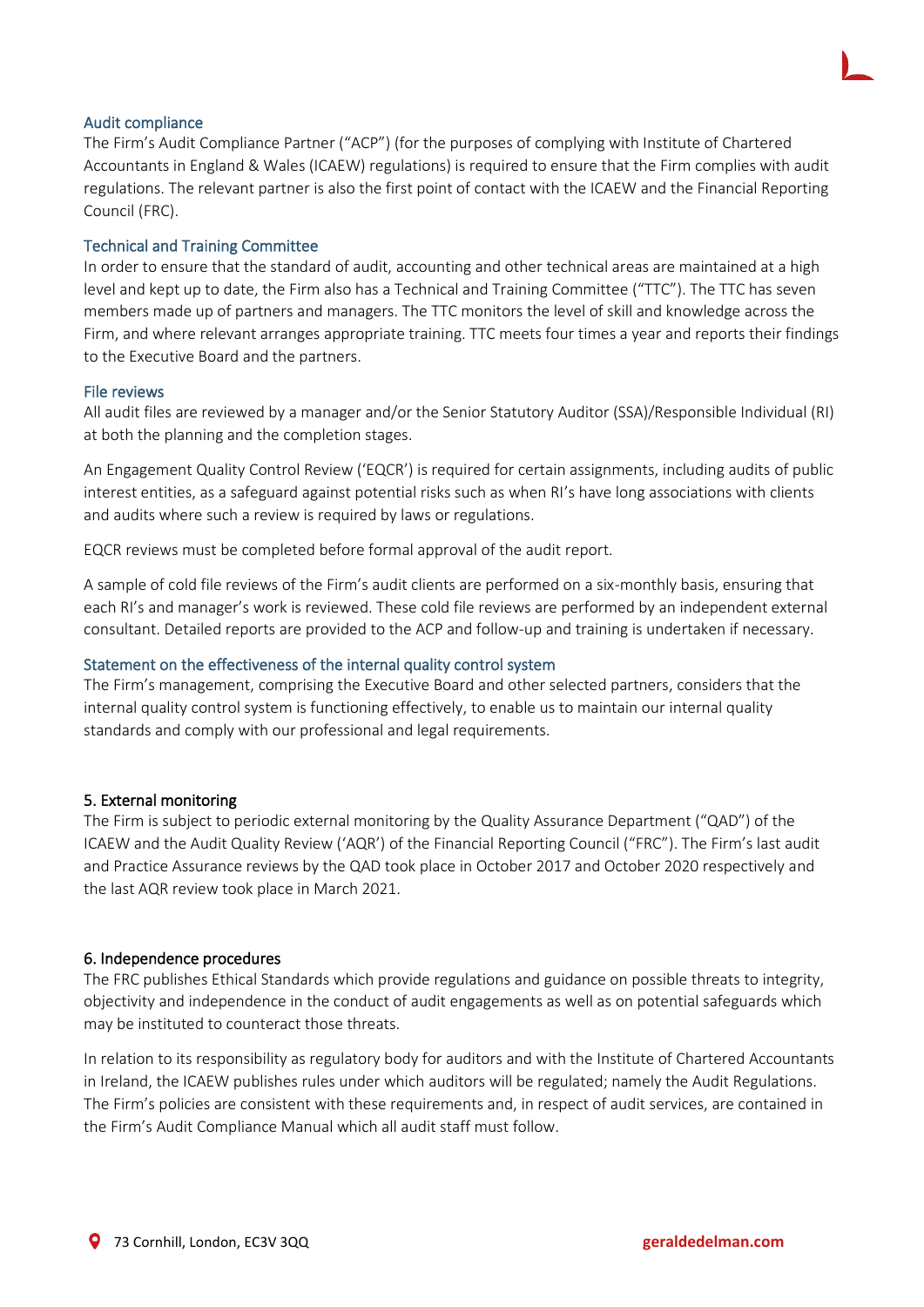## Within Gerald Edelman

Within the Firm, overall responsibility for compliance with the Audit Regulations rests with a partner designated as Audit Compliance Partner as described above. In accordance with the Ethical Standards, an Ethics Partner has also been appointed and in accordance with Money Laundering regulations, a Money Laundering Reporting Officer has been appointed.

Members of staff are made aware of ethical and money laundering considerations on commencement of their employment and various updates which are provided both internally and externally.

All partners and staff complete an annual declaration of their independence and must notify the Firm of any circumstances which may affect their independence, or of any potential or actual conflicts of interest.

#### Acceptance and continuance of clients and engagements

Before accepting a new appointment, the SSA/RI must consider and justify the decision to accept the appointment to the ACP. In doing so, the ACP will consider (amongst other areas) independence, ethics and risk issues, the Firm's expertise and resources, its ability to carry out the work and the Firm's money laundering procedures.

#### **Monitoring**

An internal review of independence practices is included in the Annual Compliance Review which is conducted by the firm's external independent consultant. The last Annual Compliance Review was conducted in October 2021. A formal report is made to the Firm's Practice Assurance Partner and any issues arising are the subject of action points.

#### 7. Continuing professional development

All SSA/RI's in the Firm are members of the Institute of Chartered Accountants in England and Wales (ICAEW) or the Association of Chartered Certified Accountants (ACCA). All members must undertake Continuing Professional Development (CPD) to ensure that they continue to maintain their skills and knowledge.

The ACP closely monitors Continuing Professional Development for all RIs and qualified members of staff. This ensures that all persons in the Firm eligible to be appointed as an SSA continue to maintain their theoretical knowledge, professional skills and values at a sufficiently high level.

#### 8. Financial information

The transparency regulations require financial information to be provided which shows the importance of statutory audit work to the Firm.

|                                            | Gerald Edelman LLP            | Gerald Edelman           |
|--------------------------------------------|-------------------------------|--------------------------|
|                                            | Period ended 31 December 2021 | Year ended 31 March 2021 |
|                                            | £m                            | £m                       |
| Audit services *                           | 2.4                           | 3.4                      |
| Non-audit services to audit clients        | 3.5                           | 5.0                      |
| Non-audit services to non-audit<br>clients | 4.1                           | 5.9                      |
| Total revenue                              | 10.0                          | 14.3                     |

\*The audit fee in respect of Public Interest Entities was £45,000 in each of the above years.